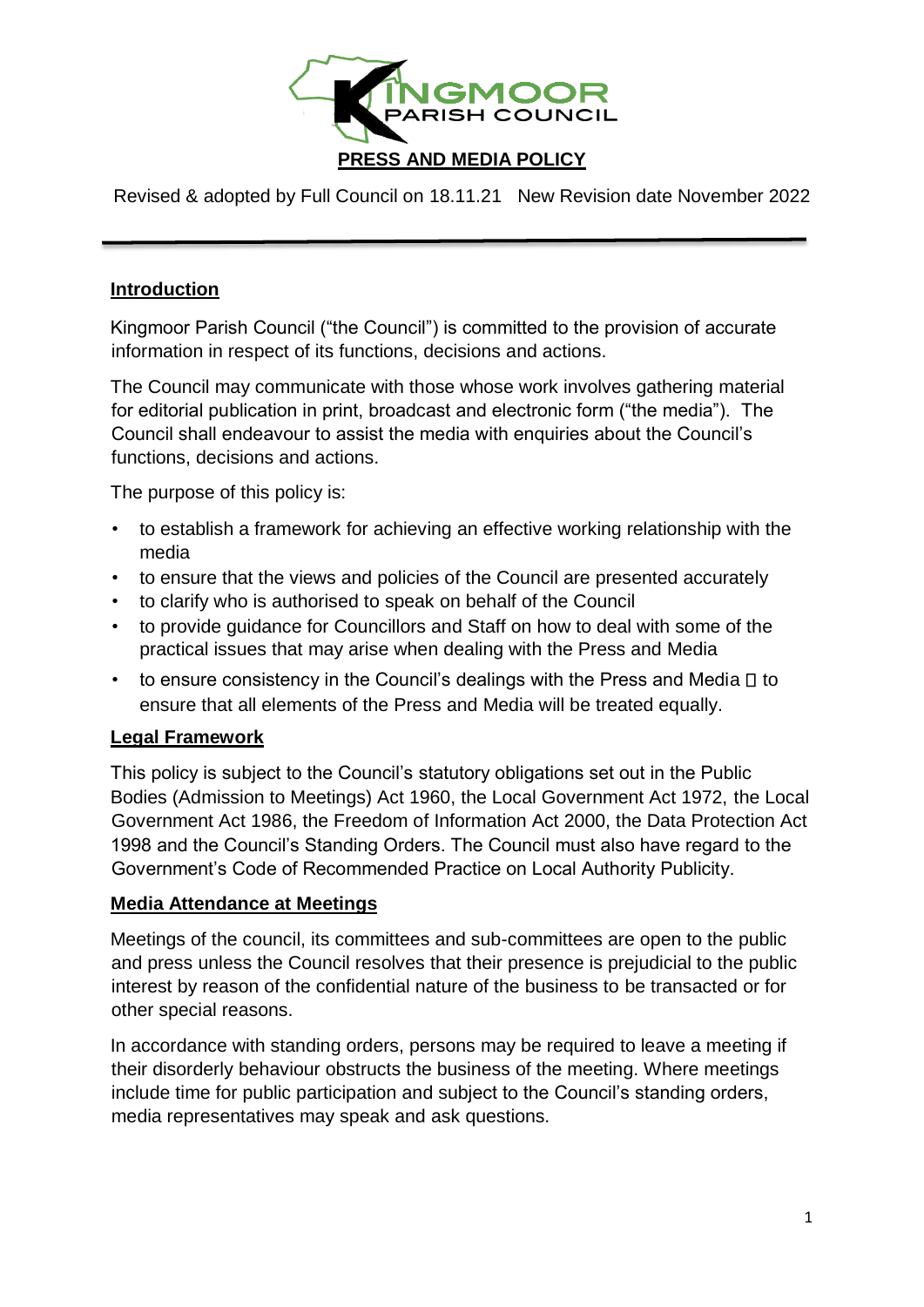

The press/media are entitled, on payment of postage or other necessary charges, to copies of the agenda and necessary supporting papers for a meeting and their representatives shall be given reasonable facilities for taking and communicating their report of a meeting.

## **The Clerk**

Wherever possible all communications with the Press and Media should be made through the Clerk. The Clerk, as the Proper Officer of the Council, is authorised to receive all communications from the Press and Media and to issue Press Statements on behalf of the Council in consultation with the Chairman. In the absence of the Chairman, the Vice Chairman and will be consulted.

Communications made by the Clerk will relate to the stated business and day to day management of the activities or adopted policy of the Council. S/he should not speculate on matters that have not been considered by the Council. Where such questions are put to the Clerk, s/he should inform the enquirer that they will be notified of a response within 48 hours where practical. The Clerk should then consult with the Chairman or Vice Chairman on a suitable response, which may in fact be "no comment".

The Clerk, in consultation with the Chairman or Vice Chairman is authorised to publish press statements on any urgent matters where there is insufficient time for a Council meeting.

### **Councillors**

Councillors should be aware that according to case law the role of Councillor overrides the rights to act as an individual. Councillors must therefore be careful about expressing individual views to the press or media, whether or not they relate to matters of Council business. Whilst it may be legitimate for a Councillor to make clear that s/he voted against a policy if this took place in an open session, Councillors should not seek to undermine a decision through the Press.

**Press releases / approaches made to the Press / Media by the Council** Press releases may be issued proactively to alert the media to a potential story, provide important public information or to explain the Council's position on a particular issue.

Press releases made on behalf of the Council will normally be prepared by the Clerk following any meetings of the Council. If press releases are drafted by any other officer or Councillor, they must be issued by the Clerk, in consultation with the Chairman or Vice Chairman.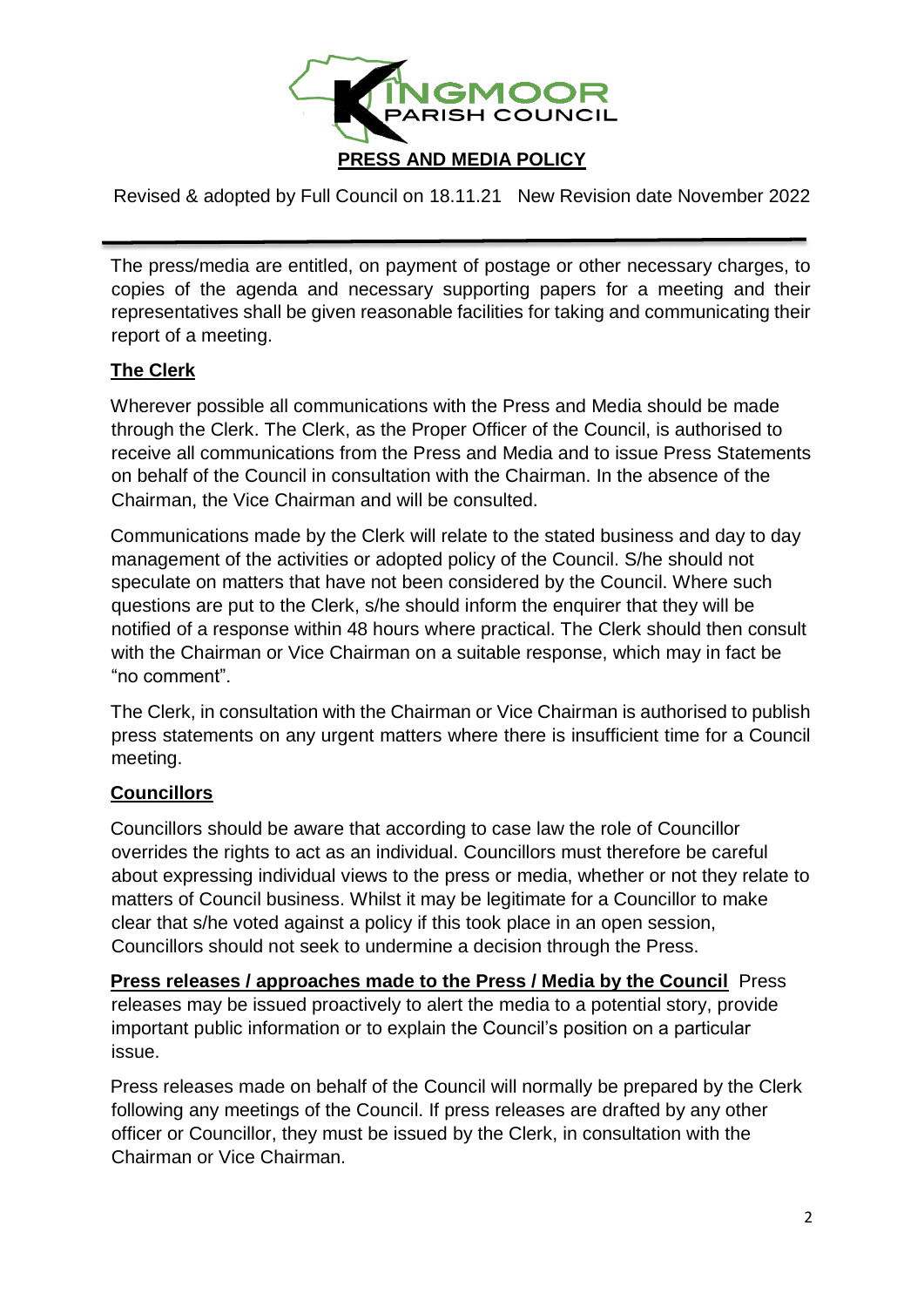

A direct approach by the Council to the media seeking an interview, issuing a statement or press release or to publish an article may only be made with authorisation from the Council except in the case of an urgent matter, with insufficient time for a Council meeting, when the Clerk is authorised to publish statements in consultation with the Chairman or Vice Chairman.

## **Approaches from the Press / Media**

Unexpected approaches from representatives of the media can lead to unguarded comments being made and great care must therefore be taken to avoid misrepresentation of the Council's policy or its position on the matter in question.

Reporters should be directed to contact the Clerk if they want to carry out an interview or obtain a statement about the Council's business and actions. Except in the most straightforward cases, the caller should be informed that a statement will be made within 48 hours and they should be asked to set out clearly what they want to know. This will allow time for the Clerk to consult with the Chairman in producing a carefully worded response within a reasonable time.

Any verbal or written statement given by the Clerk must represent the corporate position and views of the Council, not the individual views of councillors or staff held in their official capacity. Where the matter concerned has not been discussed by the Council an immediate response cannot be made and this should be made clear to the enquirer.

The Clerk should then consult the Chairman or Vice Chairman on an appropriate response, which may be "no comment".

### **General Principles to be observed by Councillors and The Clerk**

- Be calm
- Be informed and certain of all your facts
- Ensure that when making comments on behalf of the Council that you are aware what Council Policy is and that your comments reflect that policy
- Ensure that your comments and views will not bring the Council, its Councillors or staff, into disrepute and ensure that comments are neither libellous nor slanderous.
- Any publicity should be as objective as possible, concentrating on facts or explanation or both